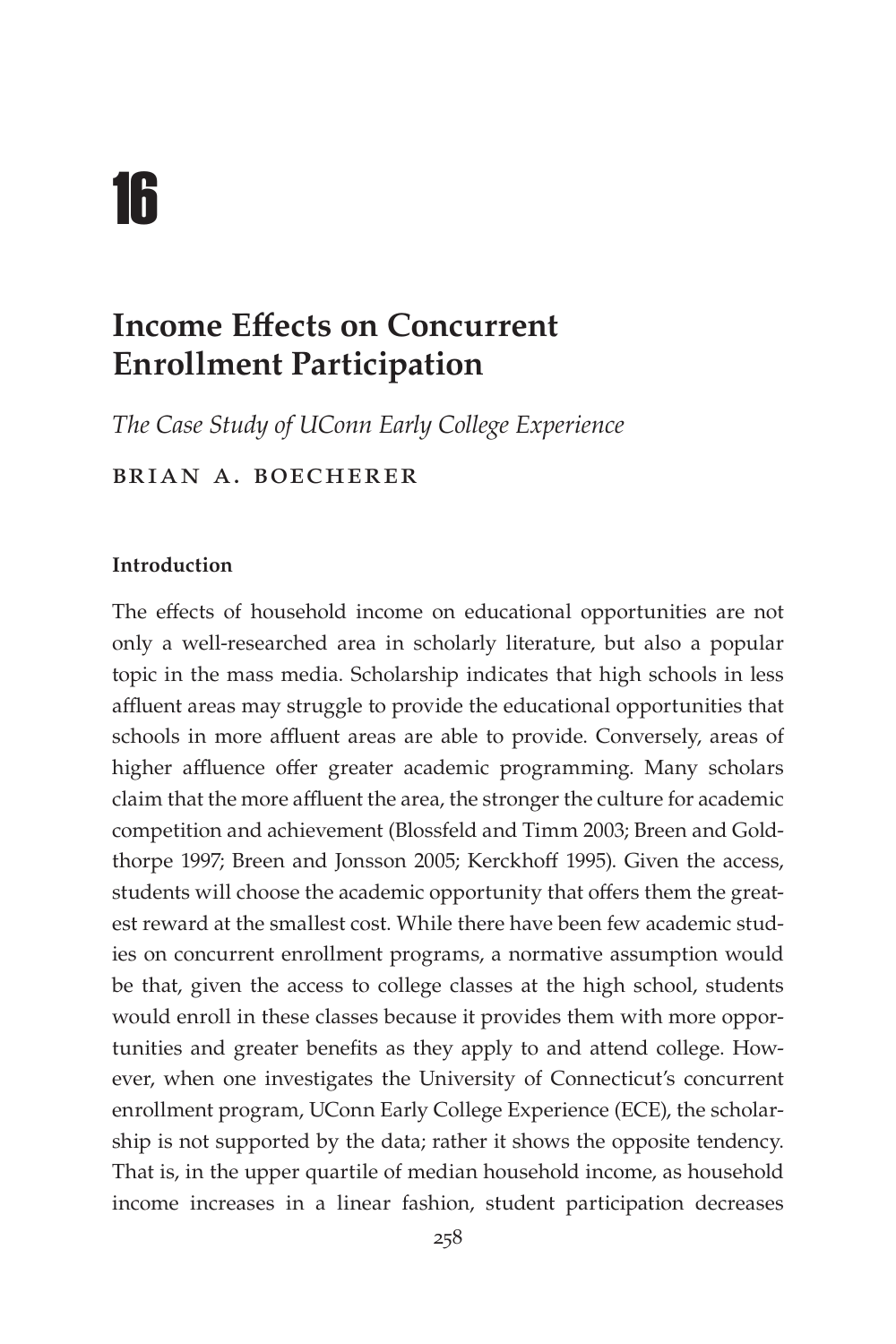exponentially. Contradicting scholarship even further, in the middle and lower income quartiles, there appears to be no relationship between the median household income and participation. What does this mean and what would cause this to occur?

While the relationship between income and participation in the upper quartile is clear to see (although the reasons may not be clear), the absence of a correlation in the middle and lower quartiles is equally interesting. That is, if income and participation have no relationship, this indicates that economic factors do not bear relevance when students enroll in the program. More to the point, there do not seem to be economic barriers for students to participate in UConn ECE.

To better understand this relationship, a survey was administered to the UConn ECE site representatives (designated high school liaisons who administer the program, register the students for the UConn courses, and disseminate program information to faculty, administration, students, and parents at the high school; usually in the guidance department). Based on the survey data, primarily two things affect program growth (positively or negatively) across all three quartiles: (1) students' ability to earn UConn credits that are accepted not only at UConn but also transfer to other universities and colleges, and (2) instructor interest. If the instructors see value in the program, the participation at the high school grows, and likewise, if enrollment at the high school is declining, the faculty is generally not in favor of the program.

#### **UConn Early College Experience**

Concurrent enrollment is an educational opportunity that allows high school students to take university courses at their high school for college credit. High schools that participate in such programs are not only offering their students access to college credits, but also allowing them the benefit of applying to college with a university transcript, thereby making them more competitive during the admissions process. Moreover, once students matriculate to a university or college, they have an academic advantage compared to their peers because they have an established transcript. These credits offer students greater flexibility in scheduling their semesters and may allow them to take more advanced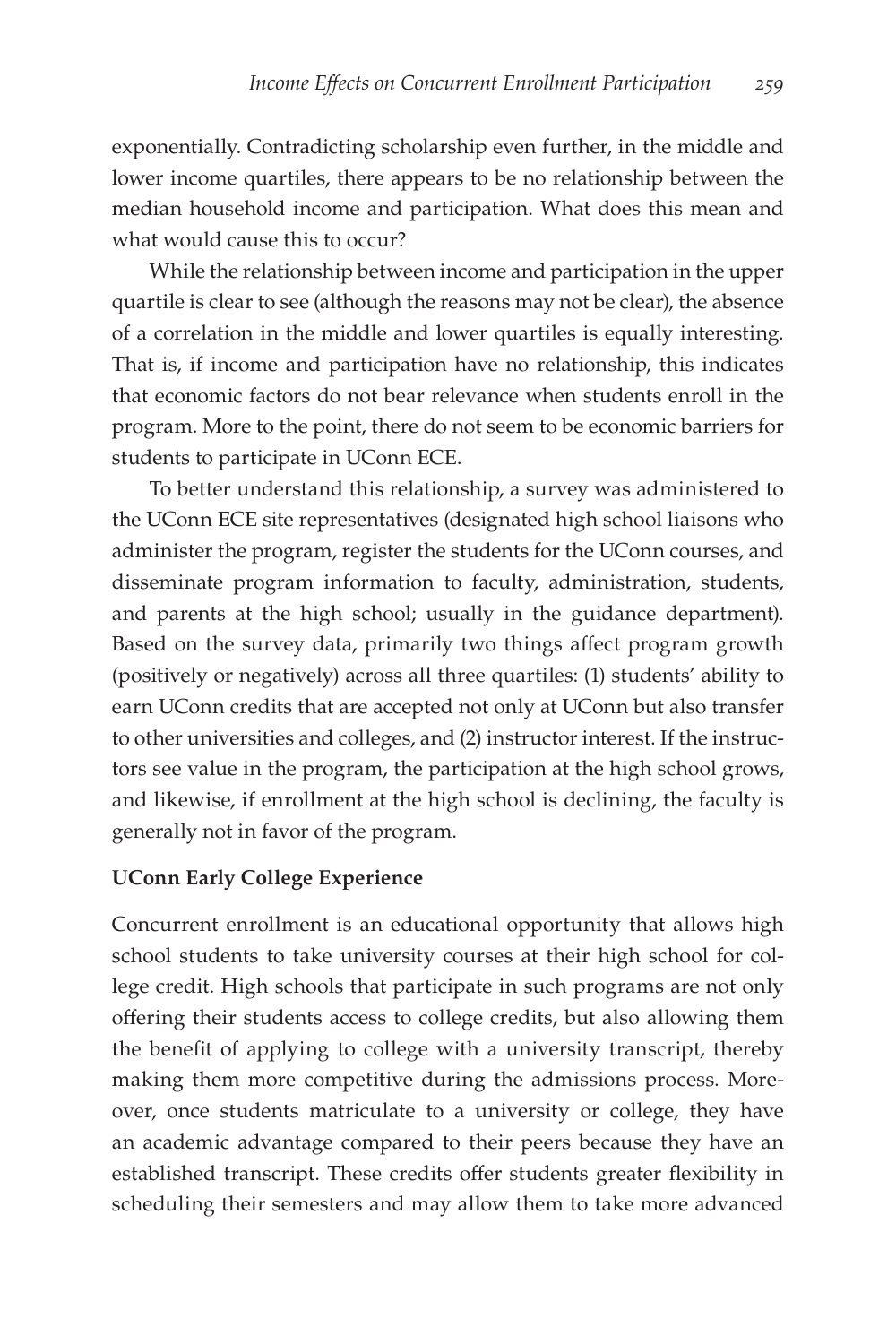courses earlier in their academic career, thus increasing the opportunity for students to double or dual major, as well as increasing early or ontime graduation rates.

Established in 1955, UConn ECE is the oldest continually active concurrent enrollment program in the Unites States, as well as one of the largest in the nation by student enrollment and numbers of classes offered per year. While some of the community colleges offer concurrent enrollment in Connecticut, UConn ECE is by far the most expansive (in terms of programming and student enrollment) and the only accredited member of the National Alliance of Concurrent Enrollment Partnerships (NACEP). At its inception, the program had seven partner high schools and just over two-dozen students. During the 2009–10 academic year, UConn ECE had 139 active partner high schools and more than 7,500 students enrolled in one or more UConn courses. UConn ECE is a robust program that seeks to work with highly motivated high school students. In the program's recent history, there has been an effort to offer a broader array of courses so that it is not an exclusionary program that caters to the top 15% of students. Rather, as is central to the mission of the program, UConn ECE seeks to help develop students who excel in specific academic areas and/or who have diverse academic backgrounds and motivations. Students in the top rankings also enjoy this diversity, along with the traditional core courses of a rigorous academic program (e.g., calculus, chemistry, and freshman English). The broadening of course options allows students to follow their academic interests, thereby allowing students who may be hesitant about going to college to realize their potential in higher education.

#### *Student Access to the Program*

The first step in establishing a concurrent enrollment program is certifying high school instructors. Certified high school instructors are the bedrock of the program and the certification process is quite extensive. Indeed, UConn ECE instructors are certified by the university's departments as adjunct UConn faculty. This means that the standards used to hire an adjunct to teach a specific course on campus is the same standard applied to certify UConn ECE faculty. Using this as a panoramic of the program, such a system creates great specificity when one looks at how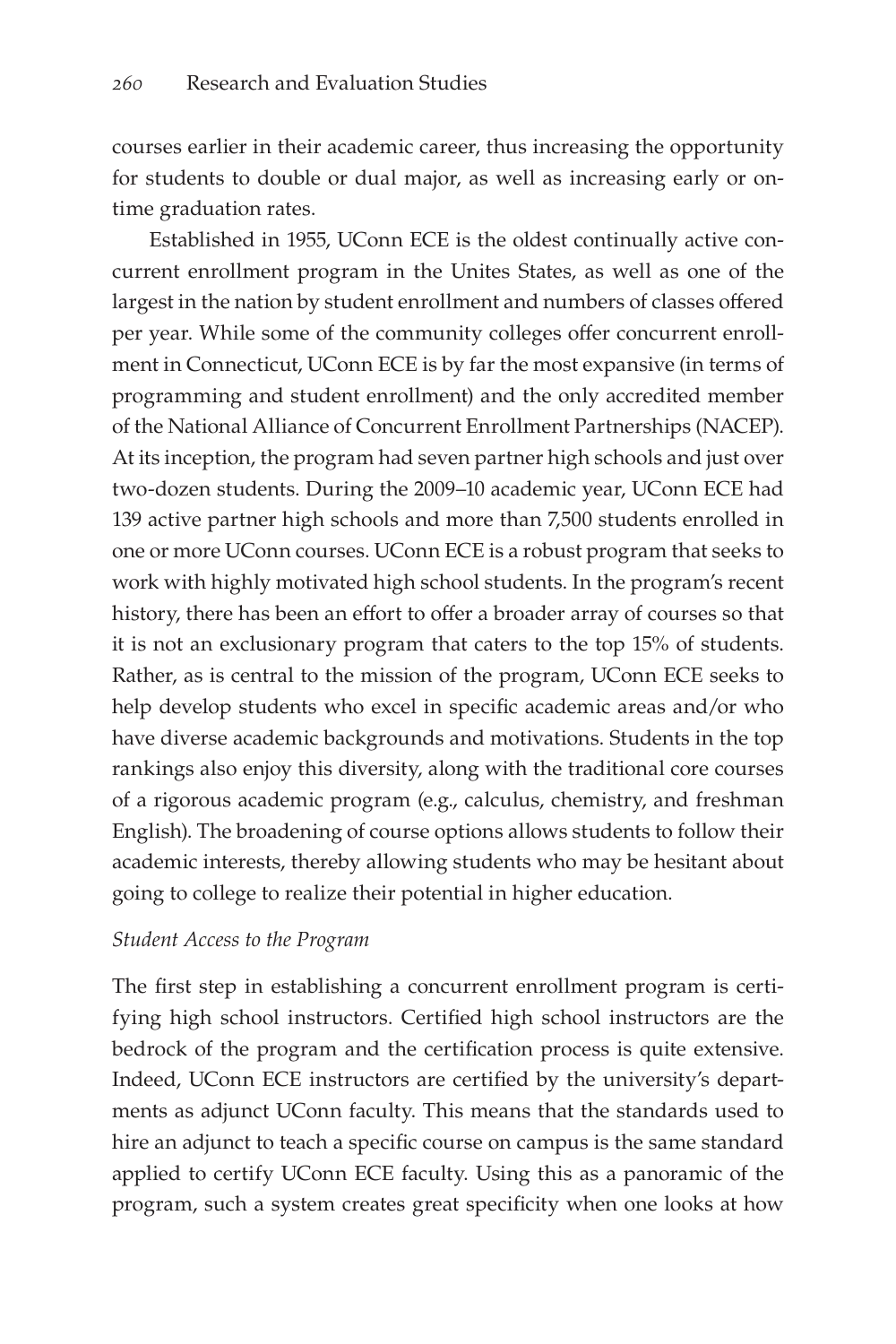each department conducts certification, because certification is centralized at each department.

Because certification is conducted at the department level, the system as a whole offers a panoramic of approaches that can be used to carry out the certification process. It is not a traditional "access" program that works exclusively with underserved populations; rather it is an open access program for students who are academically motivated. During the first four decades of the program, UConn ECE catered to "academically superior" students. High school students who applied to the program had to have a combined SAT of 1200 or be ranked in the top 15% of the high school class by grade point average. As of fall 2000, the program disposed of such regulations and gave the course gatekeeping responsibilities to the UConn ECE faculty and site representatives, with the instructions that the UConn courses should be for students who not only have an interest in the course but also can keep pace with the rigor of a university course. In fall 2005, UConn ECE started its efforts to broaden course offerings in an effort to provide greater access to a greater number of students. While courses such as calculus and freshman English would always remain for the honors students who fit the former acceptance standards, there was a new effort to offer courses to all motivated high school students. Environmental science, political science, and human development and family studies are just some of the disciplines that appeal to the interests of students, and these courses may not require prerequisite coursework.

#### *Financial Restrictions*

Broadening the course offerings was one method of increasing student access to university coursework. The other primary means for keeping UConn ECE an access program was keeping the cost structure manageable for all students. Prior to the academic year 2000–2001, students who took UConn courses through UConn ECE did not have to pay for the opportunity. All courses were free. The following year, the university decided that in order to increase administrative oversight, a nominal cost of \$5 per course would be applied to the program. Over the years, as the program's costs increased and its vision was to increase benefits and opportunities for students, the student fees were raised incrementally to \$25 per credit.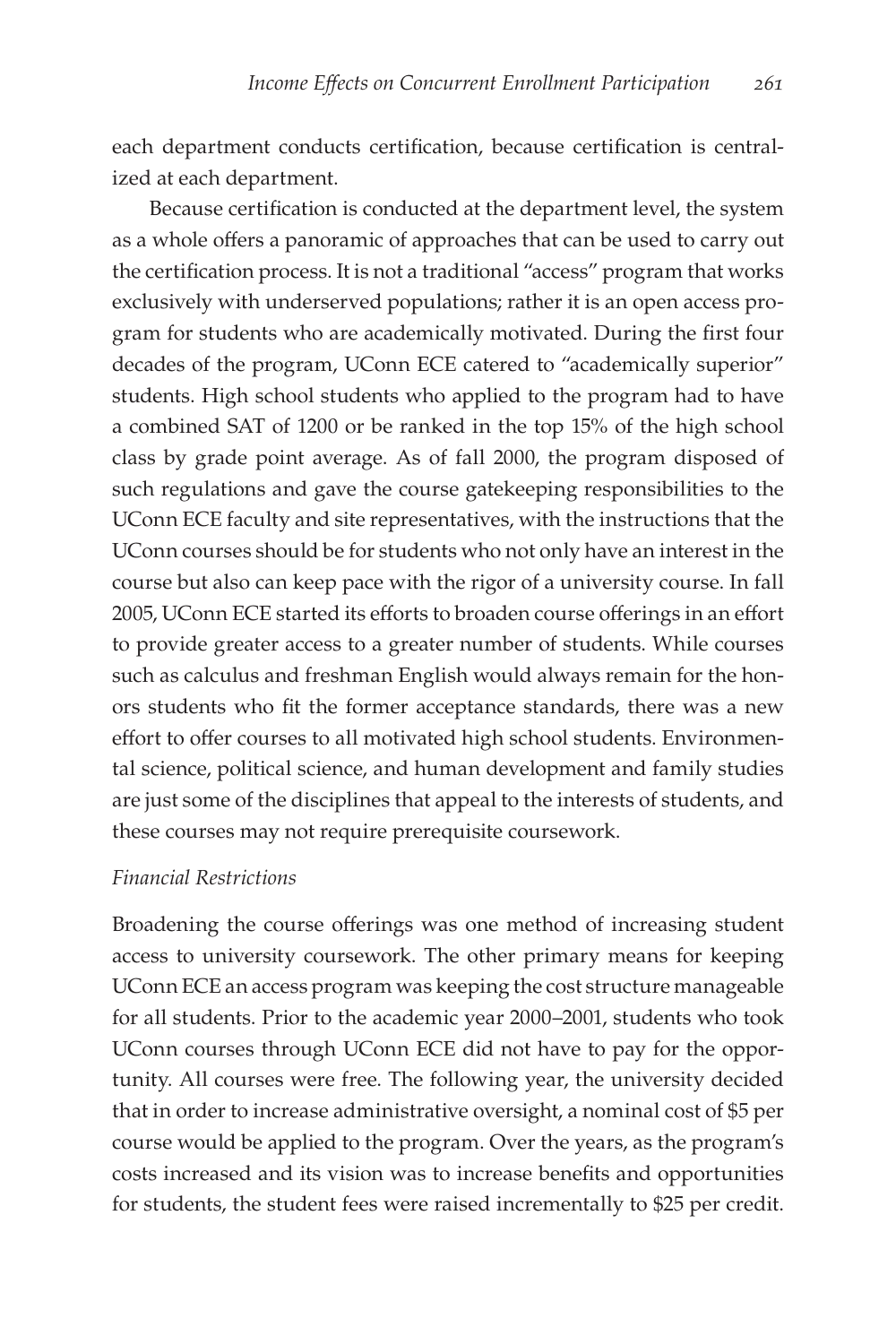Compared to taking a course at the university through Continuing Education, the student fees are still quite low. Nevertheless, the central office has been sensitive to the needs across the state, and those students who are part of the federally subsidized Free and Reduced Lunch Program are given a full fee waiver. Moreover, in high schools that have a student population where 85% or more are part of the Free and Reduced Lunch Program, the entire student body receives a fee waiver from UConn ECE. This ensures that all students who are motivated to take college courses can do so. There are no economic barriers to the students, but there are limited financial costs that are incurred by the district: high schools do not pay for participating in the program, but they do have to allow their UConn ECE faculty to come to the university for scheduled professional development once every other year. Thus, the cost to the district is a substitute teacher for a day, while the UConn ECE faculty person completes his or her professional development.

#### **Literature Review: Educational Decision Making**

The idea of educational decision making will serve as the theoretical framework for understanding student participation in concurrent enrollment programs. In the social sciences, scholars have spent years studying elite decision making, voting behavior, and civil participation. In some ways all three categories address the idea of educational decision making, and at the same time none of them truly focuses on or explains the rationale. That is, elites are making decisions for their nation usually in reaction to some event; voters are making decisions for themselves as individuals and for the country as a collective; and civil participation (political protest, volunteering, etc.) is generally cause-based. Educational decision making is individualized, the results are not delayed, and the effort invested in one's education is converted to personal gain. Thus, educational decision making is truly a separate category from the collective decision making studied by social scientists.

Currently there is a deficit of literature on educational decision making; rather, the emphasis is placed on educational access. Educational access is different from educational decision making because "access" implies restrictions from, or allowances to, education. Thus, the term is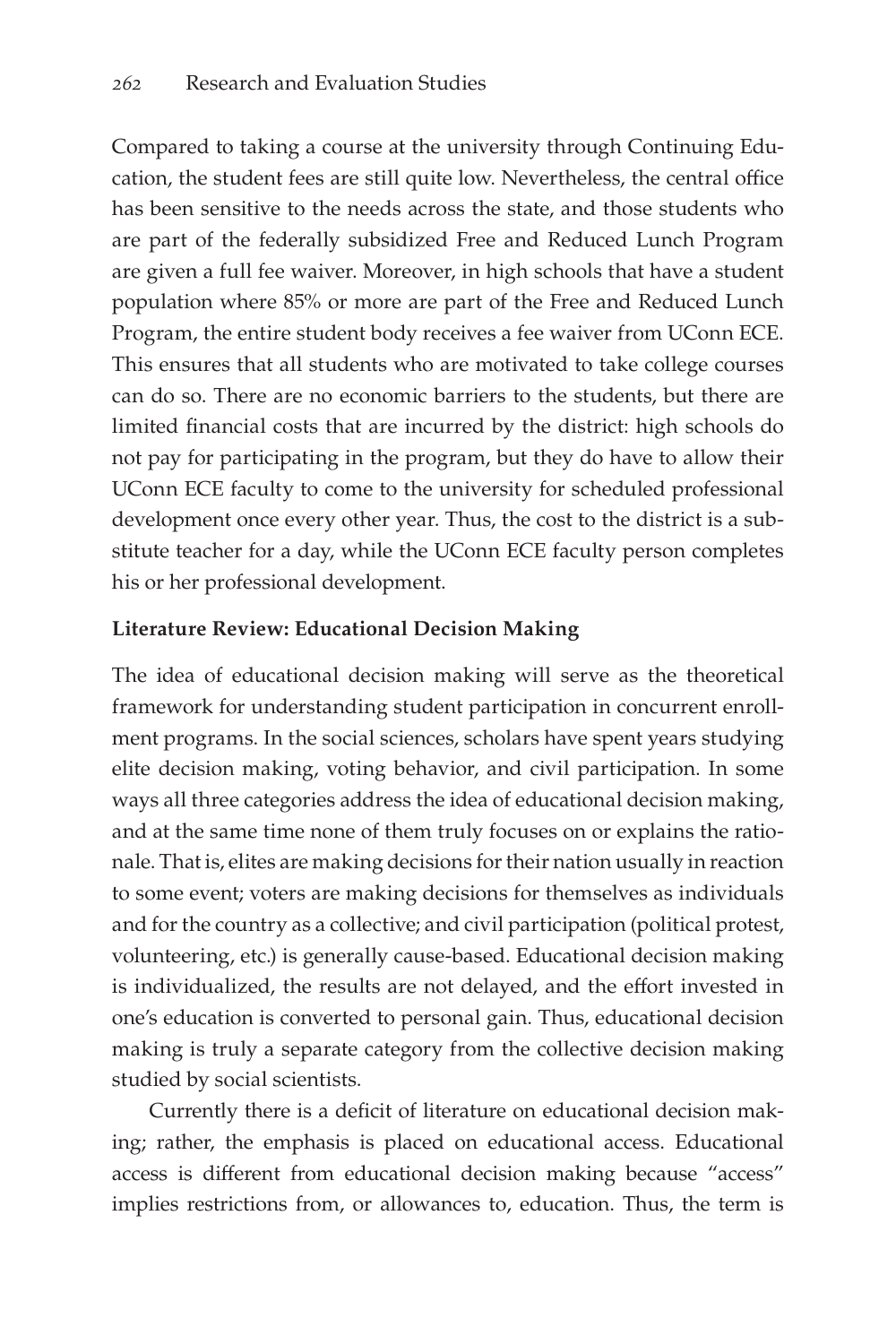most often connected to ideas of poverty. Most scholars are concentrated on minority access to educational opportunities and/or educational access in economically challenged areas. However, very few scholars are focused on educational decision making. This is the next step in the process once opportunities are available. This is truly the focus of our study as we are trying to understand why participation in UConn ECE decreases as household income increases. While there are but a few scholars who focus on educational decision making, this study benefits greatly from their approaches.

Breen and Goldthorpe (1997) examine "educational differentials" and construct a model of decision making that mirrors political game theory. For example, making the decision to stay in high school opens up a number of other decisions, perhaps to take advanced coursework, focus on the arts, or choose from a series of other options. This model differs from traditional game theory in that, under these circumstances, microdecisions affect only one person or at most the family unit. They focus on educational opportunities, aspects of gender, and differences in resources. Before testing their proposed model, Breen and Goldthorpe establish a few important benchmarks. Their model begins with the assumption that educational differentials, the differences in educational attainment, can be divided into two categories—primary and secondary. Primary effects are those that stem from class origins and academic ability. Breen and Goldthorpe support the notion that children from more advantaged backgrounds generally have higher educational performance on tests (both standardized and other forms of examination) than children with less privileged backgrounds. Secondary effects, however, are those that come from actual choice—what the student (and perhaps the parent) chooses to do for their educational future. Breen and Goldthorpe state that children and their parents make rational decisions about their educational opportunities, a formula that considers costs, benefits, values, and norms. Breen and Goldthorpe's general approach is supported by scores of everyday examples where individuals make decisions that determine personal gain, while not adversely affecting others. Duncan and Brooks-Gunn (1997) and Breen and Jonsson (2005) approach educational inequality from the same perspective. While taking less theoretical approaches, they add to Breen and Goldthorpe by emphasizing that parent socioeconomic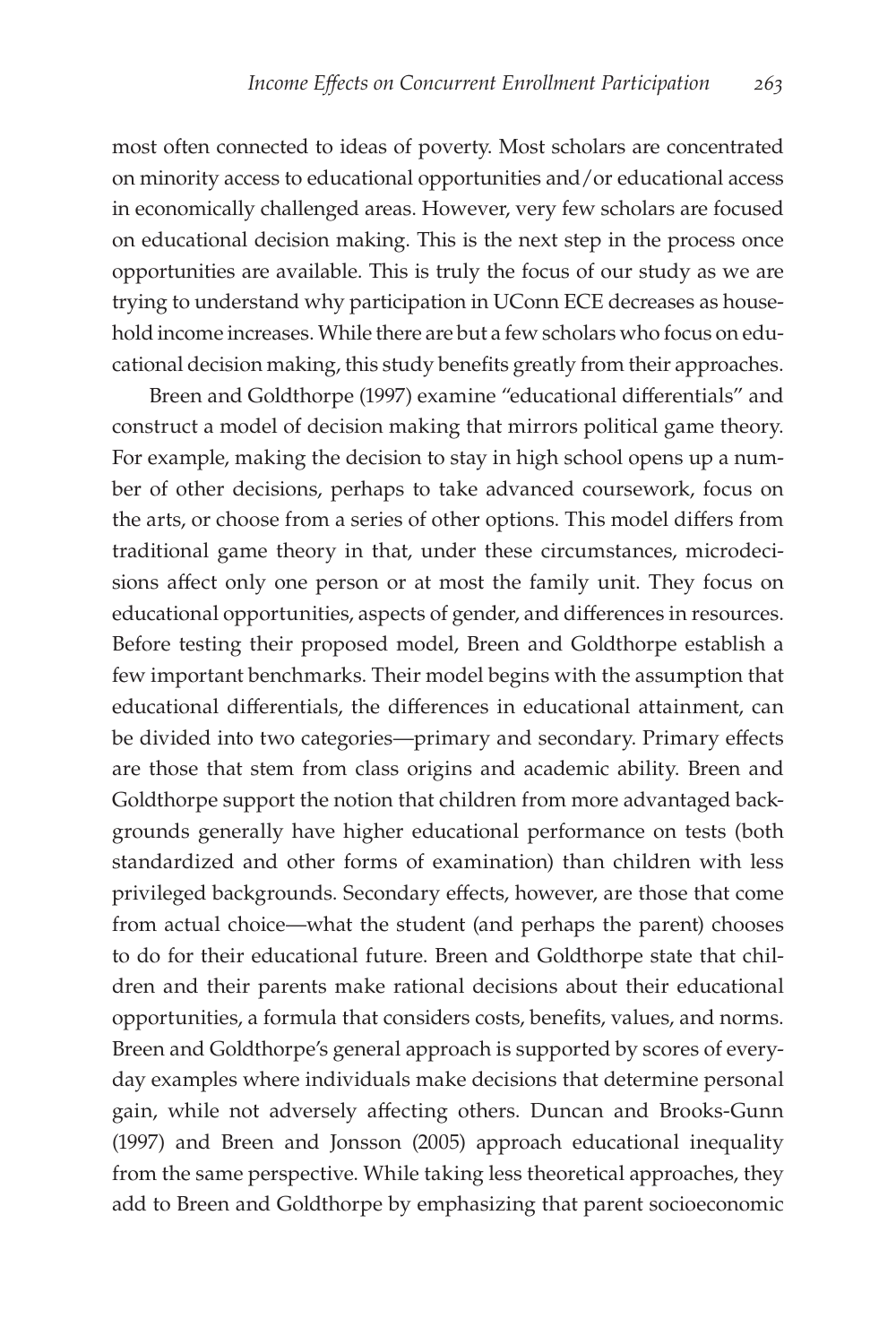status, cultural assets, and other networks impact the educational decisions of their children. Thus, the wealthier the family, the more actively involved parents and students are in the student's own education; conversely, the less affluent the family, the weaker the culture for academic involvement. This model reflects the understanding that income and educational attainment are related.

Absent from the literature discussed above is that students may not make decisions with a clear understanding of the facts or full information. That is, when students and their parents make decisions based on cost and benefits, they may be well informed, poorly informed, or working under a set of mixed assumptions. Further, it is worth noting that students may not even know the full list of options at their disposal. This is important as we try to understand why students, with or without parental guidance, make their decisions.

Taking a different perspective on the issue of affluence and educational access and decision making, Karabel and Astin (1975) determine that social class and where students attend college are linked together. Moreover, their research indicates that at levels of high affluence (social rank), academic ability is only a factor if the student is exceptionally talented or an exceptionally poor performer. If academic ability is held constant, the scholars found that even in terms of financial support (scholarships and endowments), funds are more often and more generously offered to students who have more affluent backgrounds, compared to students with less affluent backgrounds. Using many layers of regression analysis, they finally conclude that social rank does not necessarily determine where a student will attend college; however, high-ranked colleges will select students of higher affluence and social background. Moreover, the authors support the notion that patterns of elite access perpetuate themselves in the culture.

#### **Methods and Data**

#### *Participation/Income Data*

This study employs both quantitative and qualitative methods of inquiry. It not only establishes a relationship between household income and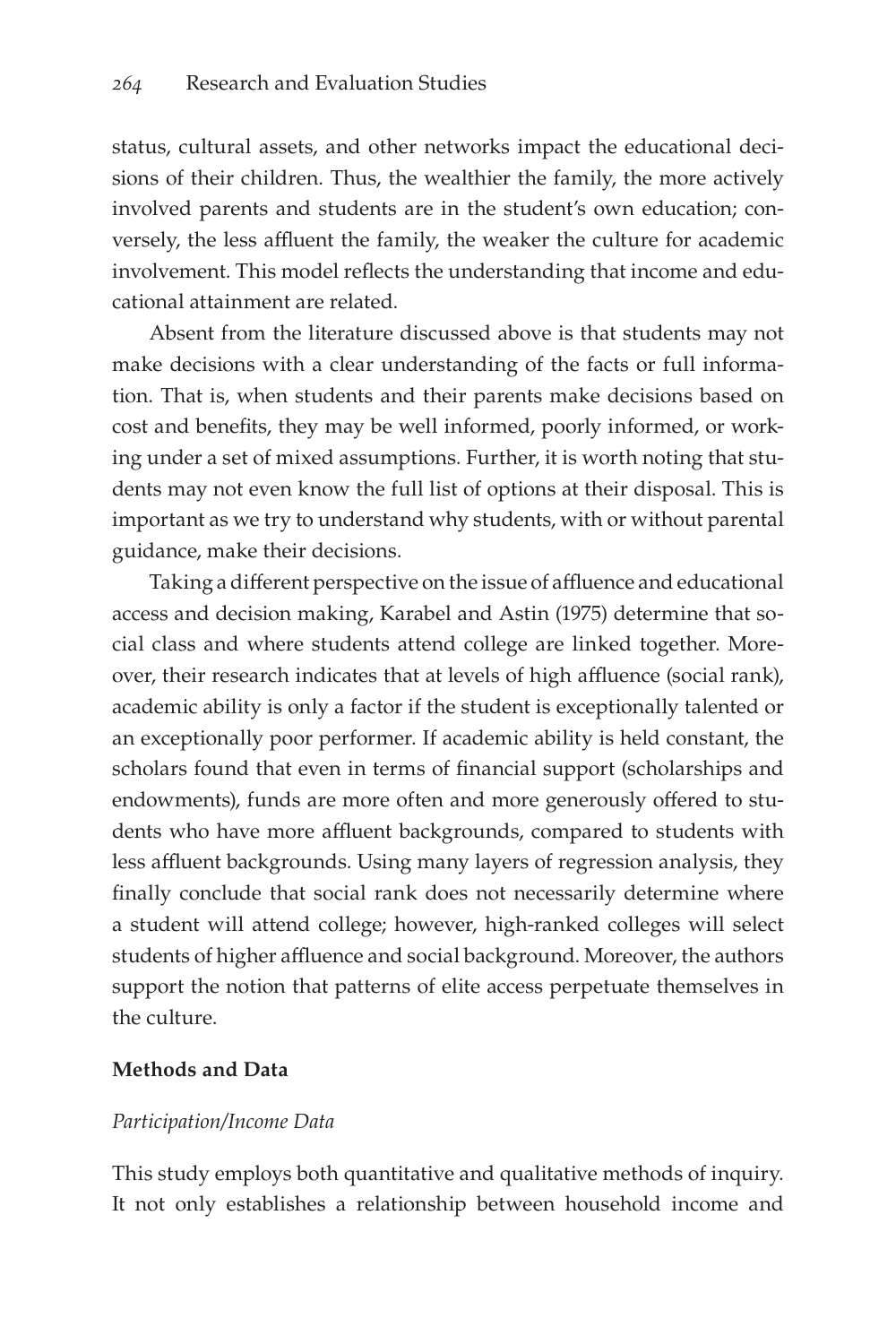student participation, but also seeks to understand why this relationship could possibly exist. The investigation will examine the issue on a macro level for one key reason: UConn ECE does not collect income data on the student household. However, income is not what the study is trying to understand; rather it is student participation. Student participation has many more aspects than one may originally estimate.

A major component of student participation is student enrollment (se), which is our dependent variable. Student enrollment is defined as the nonduplicated tally of students enrolled in a UConn course at the high school. If the student registers for one course or five courses, the student is counted only once. If we were to count the number of courses per student, that would potentially show the diversity of student interests or the academic background of enrolled students. That variable, however, would be used for a different study.

While student enrollment is a crucial indicator of participation, there are two interaction variables that help explain student participation and are two of the study's three independent variables. First, in order for students to participate in a concurrent enrollment program there must be a certified instructor; that is, there must be an actual course offered. The number of courses offered per high school (cph) is defined by how many certified instructors were actually offering courses. The tally does not include duplicate sections. In other words, if there were three sections of freshman English, the course was counted once regardless of whether there were one or three UConn ECE instructors. Second, upon reviewing the data on student enrollment in the program in relation to courses offered, there were glaring disparities between the two. For example, some high schools have as many as fifteen courses offered, but no more than forty students enrolled. This is a critically important variable because it shows a tendency toward participation. The ratio in the example above would indicate low participation, whereas if the reverse occurred it would show high participation. Thus, the variable students per course (spc) is derived by taking the total nonduplicated student enrollment at the high school and dividing it by the total nonduplicated courses offered at the high school. All student and course offering data is pulled from the 2008–9 academic year.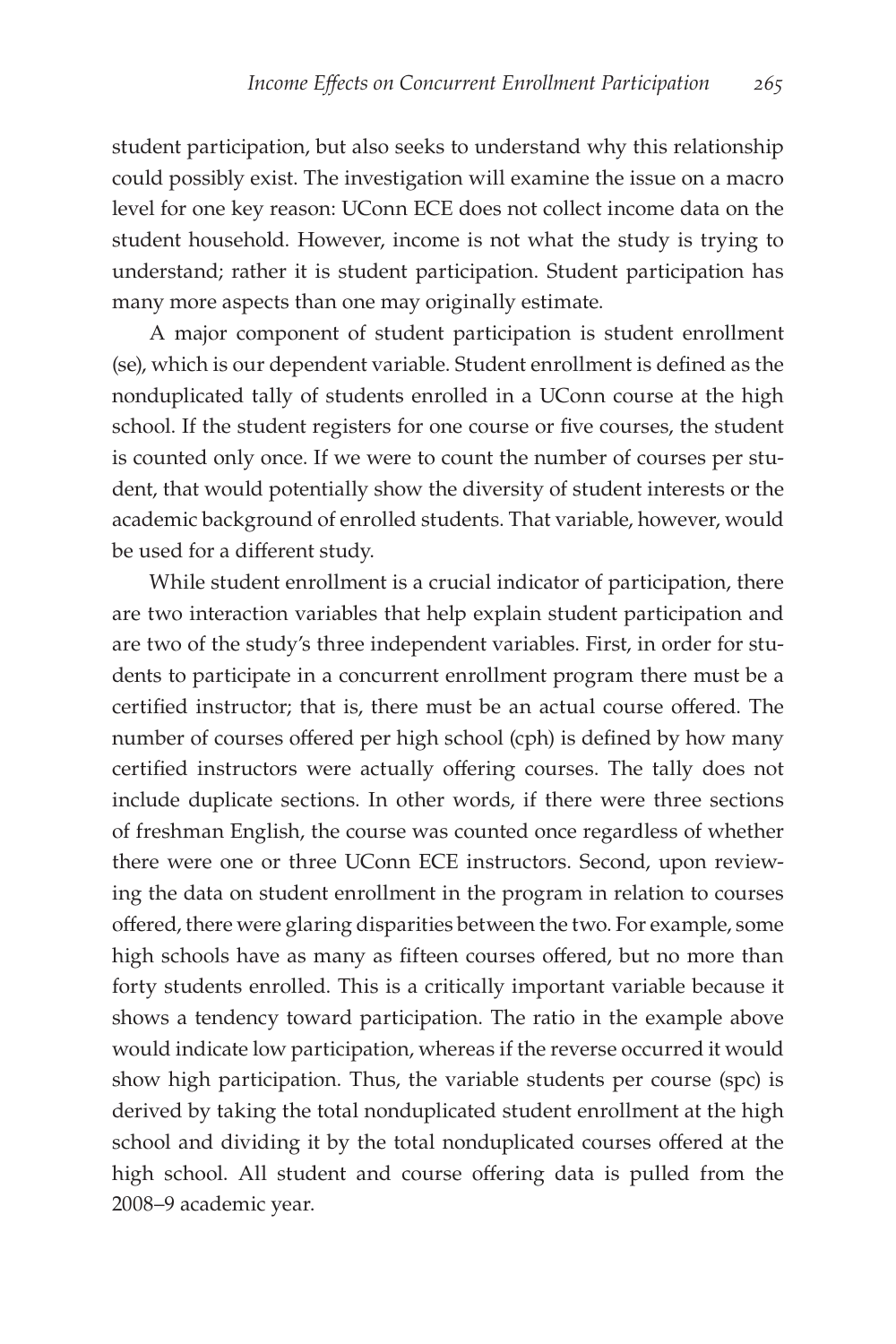The final independent variable used in this study is median household income (mhi). Since UConn ECE does not collect data on student household income, the data on household income that will be used is town median household income. While it would also be ideal for this study to include a time series analysis tracing the changes in median household income over ten years in relationship to student participation, household income data are not collected on a regular basis. Rather, town data is collected depending on the size of the town. The American Community Survey from the United States Census Bureau collects socioeconomic data on all towns with a population of 65,000 or greater on an annual basis. Towns with a population that ranges between 20,000 and 65,000 are surveyed every three years. Towns with a population less than 20,000 are surveyed every five years.<sup>1</sup> Thus, annual household income data would consider only fifty-three towns in Connecticut, which would misrepresent the study. Therefore, this study uses 2008 median household income data (the only data available) provided by the Connecticut Economic Resource Center, Inc. The 2008 median household income data corresponds with the student enrollment data for the 2008–9 academic year.

This study, however, is not looking at the town median household income; it is using town median household income as a proxy for the high school. In most cases one high school serves the community of one town. In Connecticut there are a number of very rural towns that do not have their own high school and thus send their students to a regional high school. In order to stay consistent with the proxy described above, regional high school median household income is the average of the sending-town's median household incomes. For example, High School X is a regional high school that receives students from seven area towns. The median household incomes of the seven towns are tallied and divided by seven. This average of medians is designated as the median household income for the high school. In none of the cases does a regional high school have a town where the median household income is an outlier. In only two regional high schools are the individual towns in two different

<sup>1.</sup> Connecticut State Data Center (http://ctsdc.uconn.edu).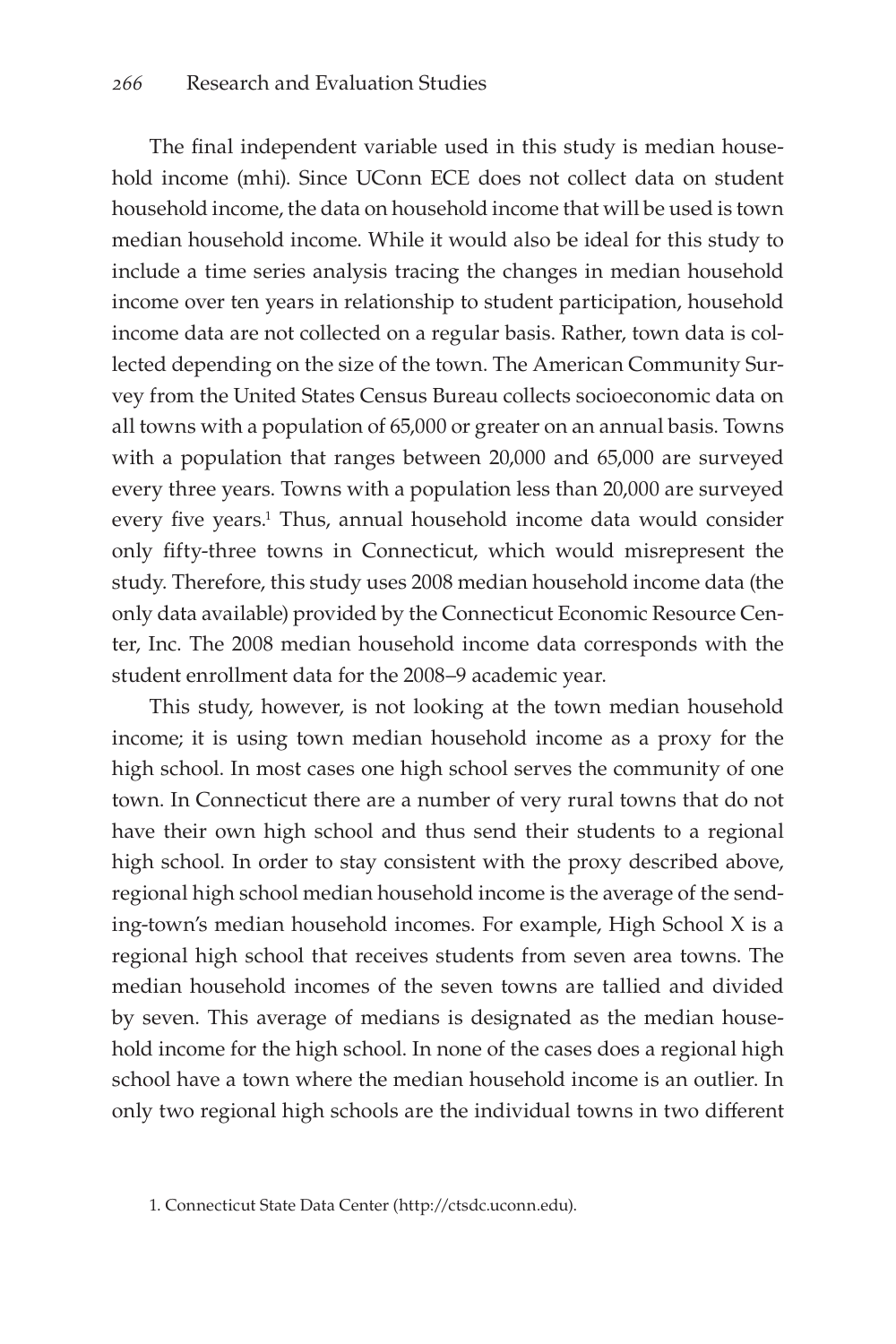income quartiles. Each of these high schools has only two towns that compose the district.

As median household income is ascribed to high schools in this way, it forces the study to remove the private and parochial high schools that charge tuition. Students who attend private schools come from a variety of towns with different backgrounds; some students receive tuition waivers, while other families pay the full rates. These nuances and the selection requirements established by the high school make the issue of student participation much different in these schools, and thus these high schools are arguably outliers to this study.

Finally, the high schools are segmented into three quartiles by the median household income. The UConn ECE program median is \$76,390. The upper income quartile range includes high schools with a median household income between \$87,066 and \$190,636; the middle quartile includes high schools between \$65,056 and \$87,007; the lower quartile includes high schools between \$30,379 and \$64,405. When all the high schools are presented on a scatter plot, there is a slight skew to the left (see



Figure 16.1. UConn Early College Experience (ECE) Income and Student Enrollment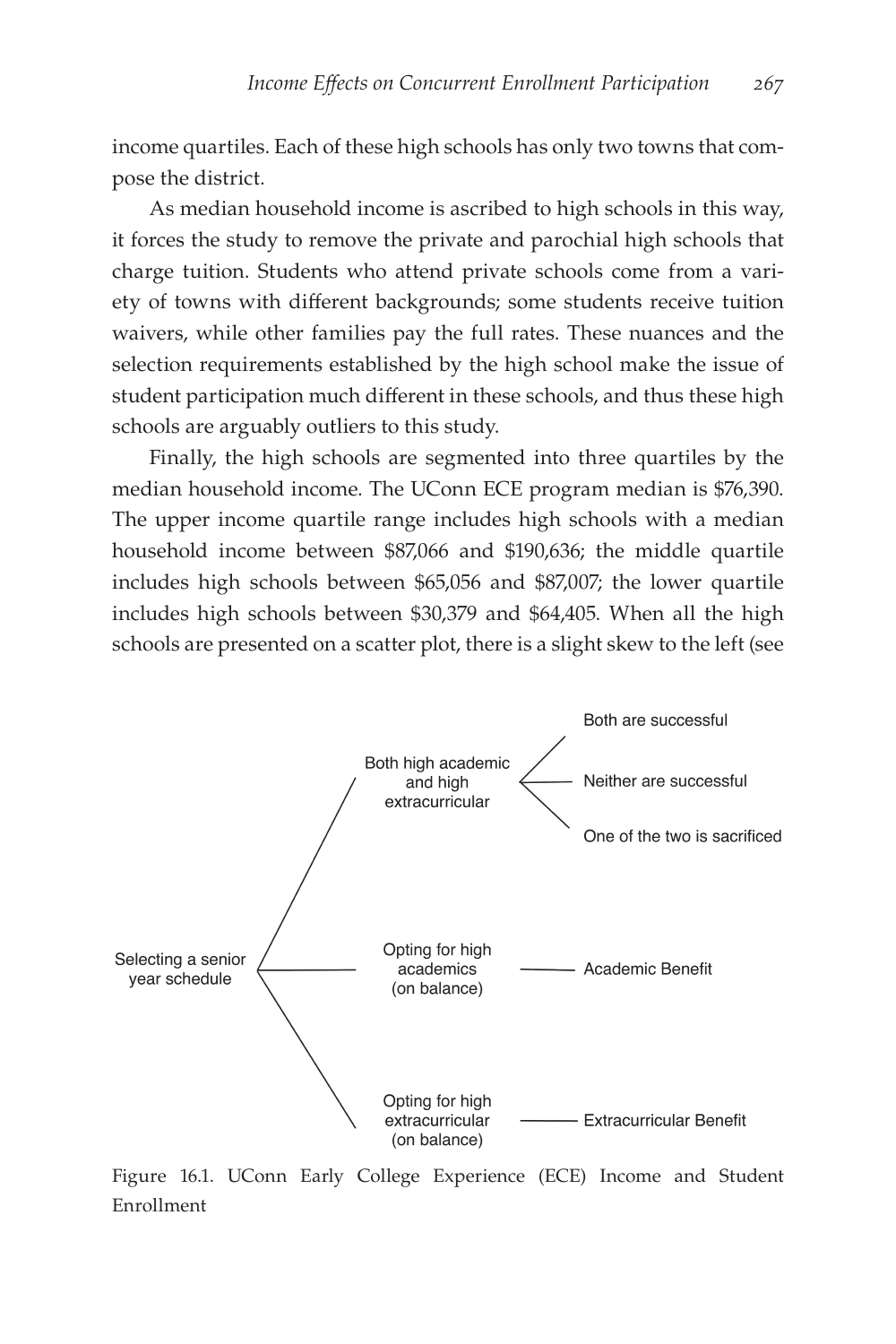Figure 16.1). This indicates that the distribution of schools with the highest enrollment is "middle America." Not only does the graph show the area of highest enrollment, but also it shows the density of participating schools. Additionally, the graph shows the utility in segmenting the data into quartiles in order to determine a relationship between participation and income.

# *Upper Quartile*

Using the segmented data the study uses STATA 10 to run regressions on the data to determine the strength of the relationship between student participation and income. Upon looking at the graph of the upper quartile of median household income (see Figure 16.2) it is apparent that the relationship is not linear. As income increases in a linear fashion, participation decreases exponentially. Indeed, when a basic OLS-regression is used to test the hypothesis, there is no relationship between the variables.

A better estimate occurs when we adapt the equation to a more functional form, using a log-log model. Log-log regressions are very typical for demand models when all the values are known and no value drops



Figure 16.2. UConn ECE Upper Quartile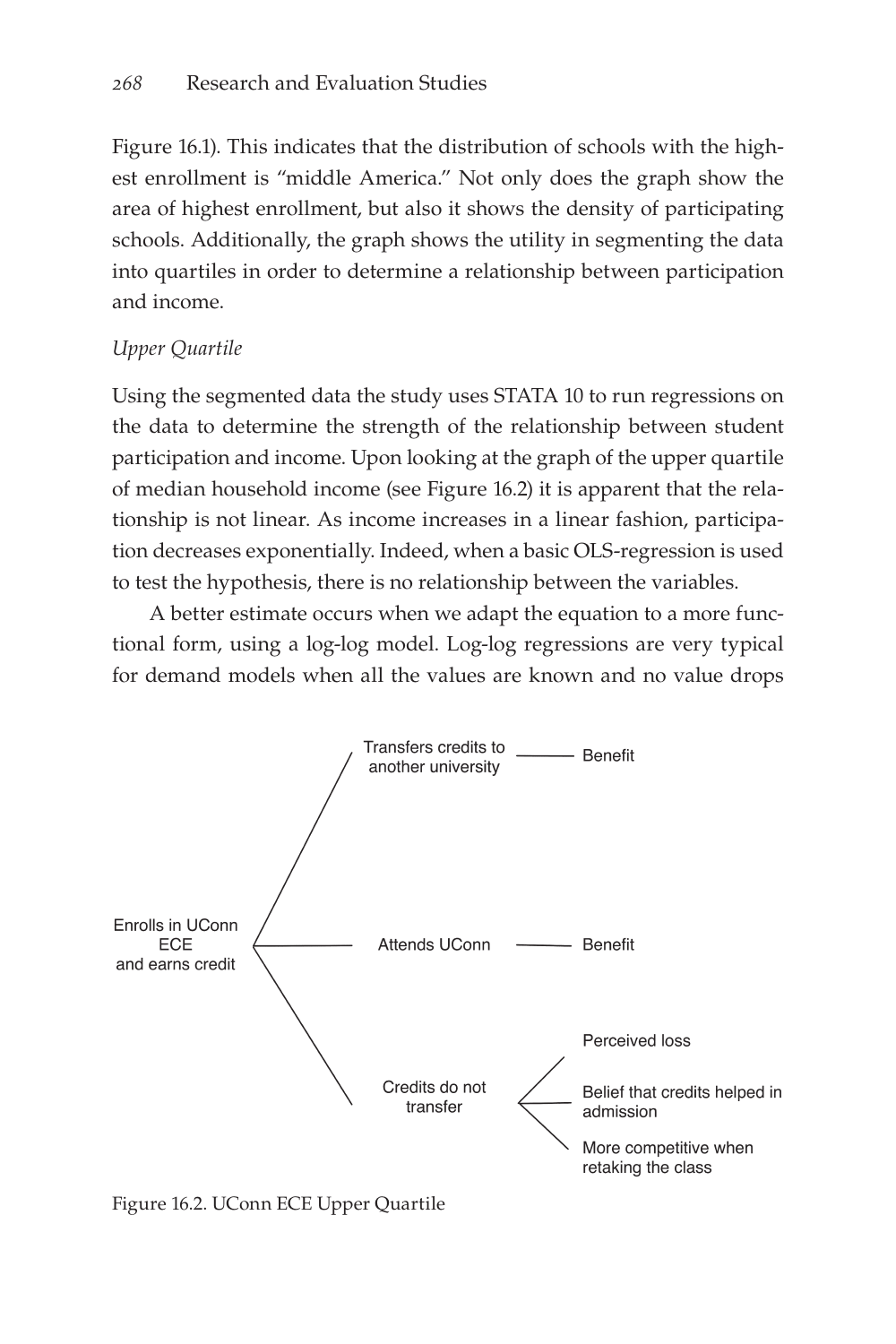#### Table 16.1

#### **Variables and Log Student Enrollment**

| <i>Variables</i>                  | Log Student Enrollment (se) |
|-----------------------------------|-----------------------------|
| Avg. Students per Course (spc)    | .0695783 *                  |
|                                   | (.0128906)                  |
| Number of Courses per HS (cph)    | .1408301 *                  |
|                                   | (.0342958)                  |
| Log Median Household Income (mhi) | $-1.238437$ ***             |
|                                   | (.6663778)                  |
| Constant                          | 16.38114**                  |
|                                   | (7.870349)                  |
| $N = 23$                          |                             |
| $R^2 = 0.7160$                    |                             |
| $* p < .01$                       |                             |
| ** $p < .05$                      |                             |
| *** $p < .10$                     |                             |

below zero. When the model is run, the results show a relatively strong relationship between the variables.  $R^2 = 0.7160$ , which means that there is a relatively high accuracy to the regression (see Table 16.1). Further, all of the variables are statistically significant between .10 and .01.

ln(se) = 16.38114 + −1.238437 ln(mhi) + .0695783spc + .1408301cph (7.870349) (.6663778) (.0128906) (.0342958)

*Middle and Lower Quartiles*

When linear and nonlinear regressions are run for the middle and lower quartiles, a relationship cannot be established between student enrollment (se) and median household income (mhi) (Figure 16.3 and Figure 16.4). For the middle quartile, neither a log-log model regression (the expected model) nor a linear regression produces a relationship that supports a correlation between student enrollment and median household income. In both cases the regression lines fit well;  $R^2$  = 0.8375 and  $R^2$  = 0.9243, respectively, but the only significant variables are students per course (spc) and courses per high school (cph). Similarly, when a log-linear model (the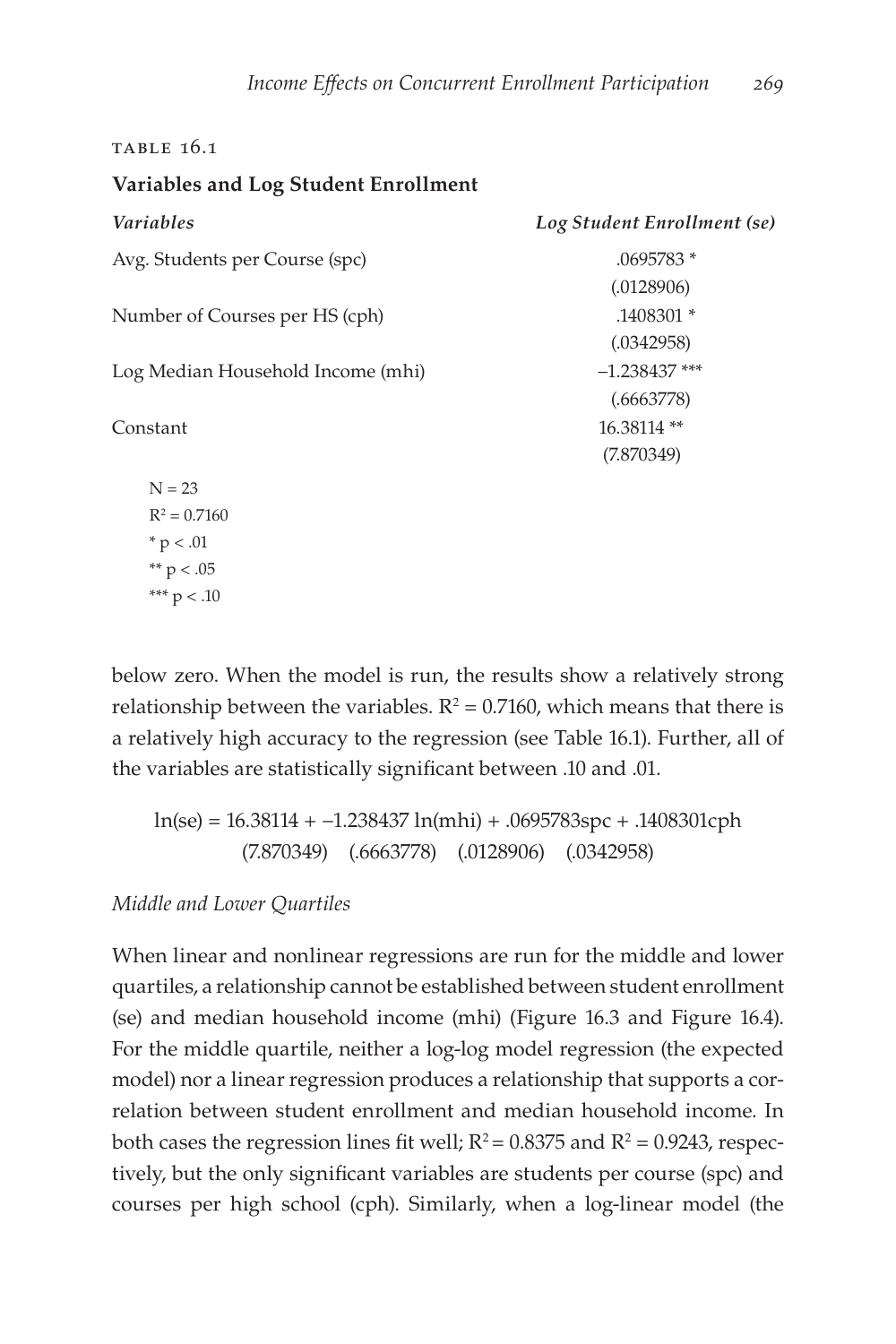

Figure 16.3. UConn ECE Middle Quartile



Figure 16.4. UConn ECE Lower Quartile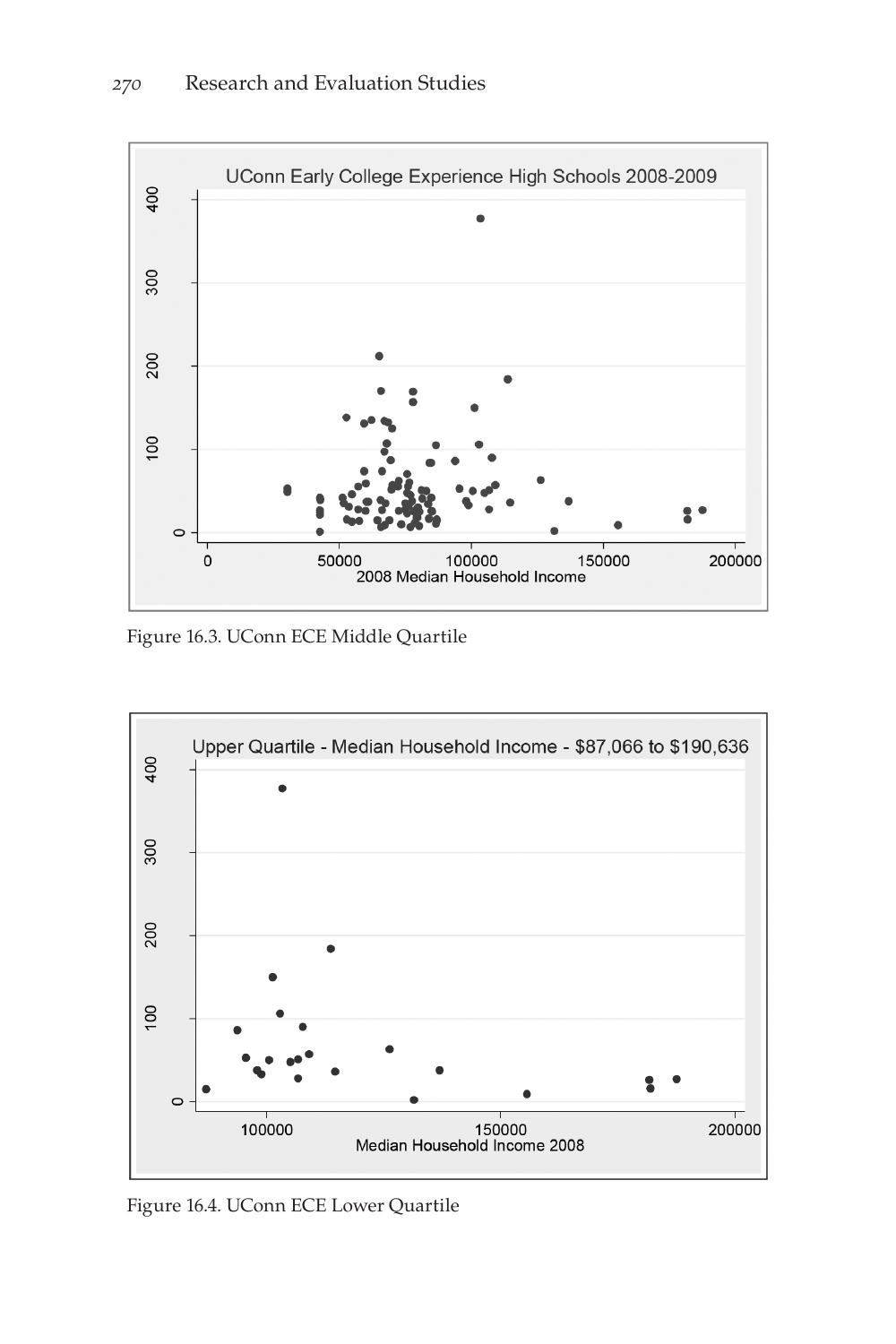expected model) and a linear regression are run for the lower quartile, the regression lines are strong;  $R^2 = 0.9256$  and  $R^2 = 0.8259$ , respectively. The only variables with statistical significance, however, were students per course (spc) and courses per high school (cph). Median household income (mhi) and student enrollment (se) were not statistically significant in either case. Therefore, this indicates that there is no relationship between median household income (mhi) and student enrollment (se) in these quartiles.

#### **Analysis and Results**

#### *Upper Quartile*

The regression for the upper quartile not only shows a relatively high correlation, but also all of the variables of the upper quartile are significant or highly significant. What this shows is that as median household income increases, student enrollment decreases. While this is the general trend, the explanation requires a bit more discussion. First, as the median household income increases by 1,000 units (i.e., \$1,000 increase in household income) and all other units are held constant, student participation will decrease by 8.344, approximately 8 to 9 students. As this is a loglog model, however, this rate is not a constant rate; it is elastic. Thus, at a 10,000-unit increase, the rate of decrease is 11.20, or approximately 11 to 12 students. Clearly, due to the nature of the independent variables, student enrollment (se) will never slump below 1 student. Students per class (spc) and the average courses per high school (cph) are both highly statistically significant. This makes sense, as without a course being offered, there can be no student enrollment. Likewise, if there are no students per class, then student enrollment will be zero. This is something that does not stand out in the regression equation, but it is a matter of logic and an important distinction in this discussion.

#### *Middle and Lower Quartiles*

The middle and lower quartiles indicate that there is no relationship between household income and student participation. It is not surprising that both students per class (spc) and the average courses per high school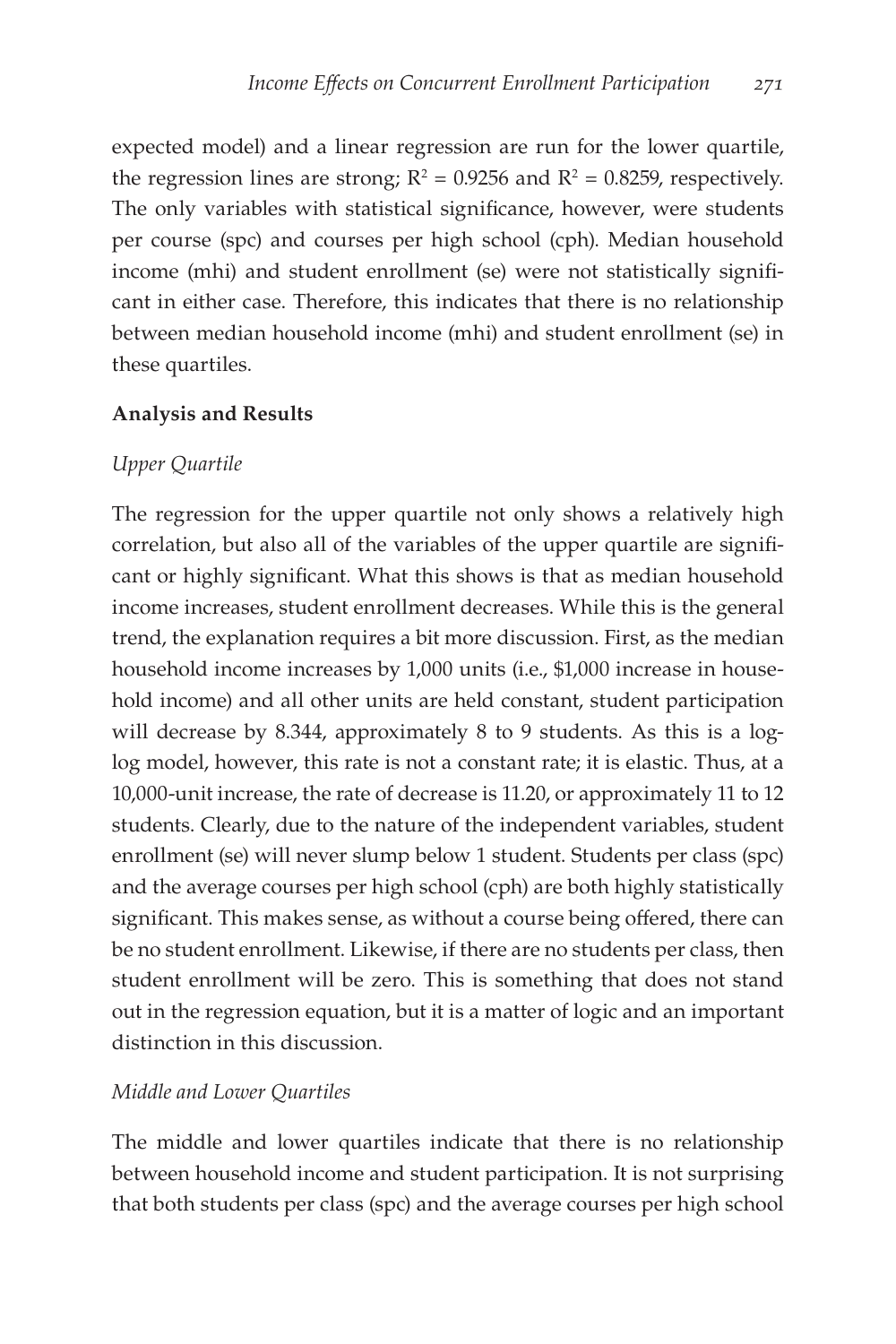(cph) are highly statistically significant. The reason for their significance is that, as previously explained, if there is a class being offered, then there must be a student in the class; if there are no students in the class, then the course is removed from the list of active courses offered. While the regression line is strong, our dependent variable is not significant. This is not to say that we cannot learn from the regression. Having no correlation between median household income (mhi) and student enrollment (se) indicates that economic barriers do not restrain students from enrolling in UConn ECE in the middle and lower quartiles. While it does not indicate why students enroll in UConn ECE, it contradicts many scholars who make a connection between educational access and income. This is not only true in the middle quartile, but also it is true in the lower quartile. One potential factor that impacts household income and participation is UConn ECE's fee waiver program, which exempts students on Free and Reduced Lunch from paying student fees. In the lower quartile, five of the twenty-seven high schools receive a fee waiver for all the students, due to the 85% Free and Reduced Lunch rule. Thus, the lack of relationship between income and participation is a welcome indicator for UConn ECE.

## **Educational Decision Making**

Returning to the logic of educational decision making, after a student has access to make choices for his/her education, the student then weighs the costs and the benefits of the educational opportunity. Let us apply this logic to students in the upper quartile faced with the decision to enroll in a UConn course at high school. Students in the upper quartile are perceived to be highly competitive candidates when applying to college. The rank and reputation of their high school, the student's personal class rank, and extracurricular activities all account for college admissions decisions. On a high school transcript, generally all honors courses are ranked the same. The benefit of taking an honors course, a UConn course, or an Advanced Placement (AP) course is usually the same on a high school transcript. It is understood that college admission opportunities increase with a greater amount of student activities (sports, after school jobs, and volunteering). When making a decision about where to invest the most time, a student may consider the balance of time spent on extra coursework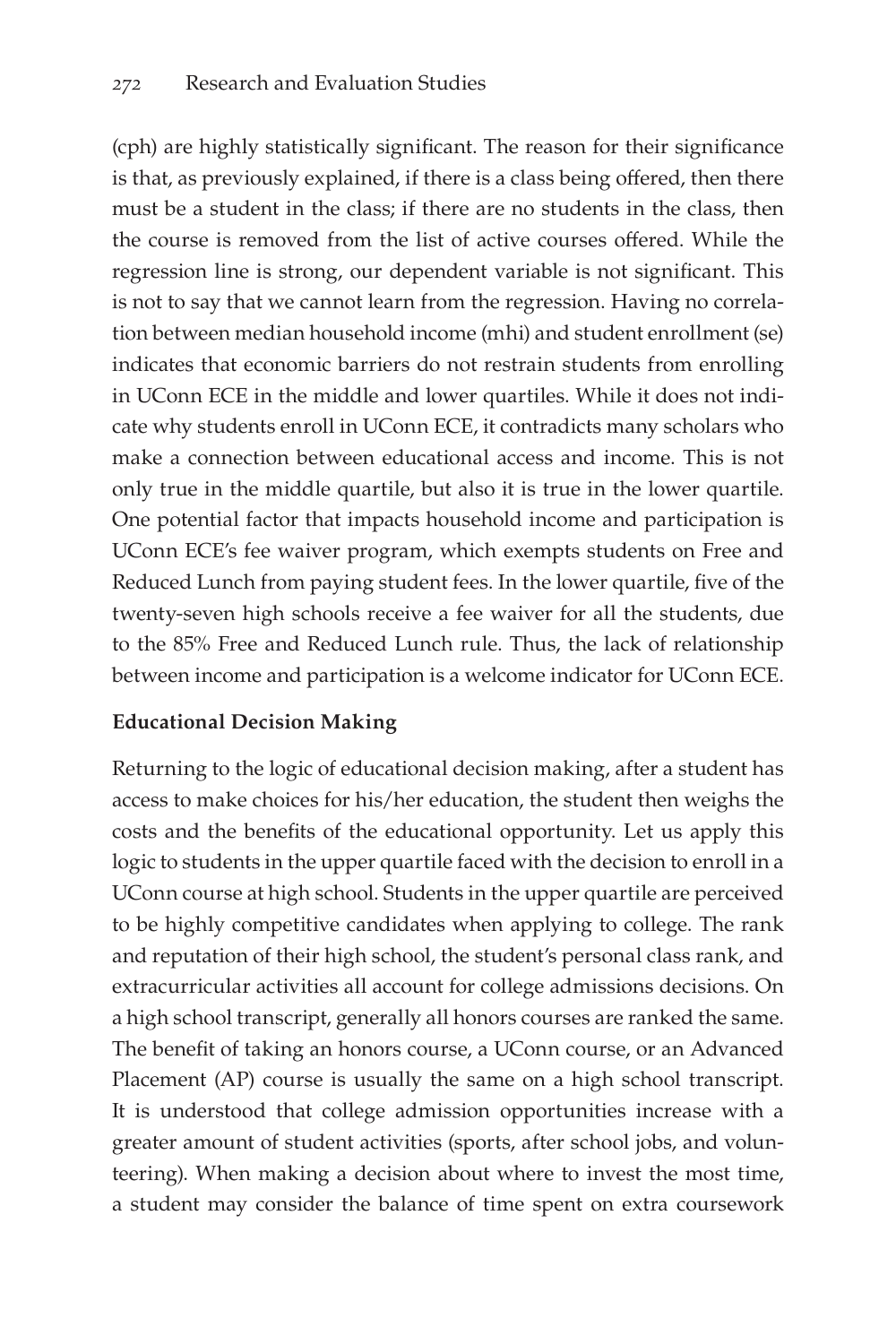versus extracurricular activities. In affluent high schools with a good reputation, a student's knowledge of that reputation enters into the cost/ benefit trade-off. That is, if the student thinks that his/her high school has a good reputation, s/he may opt to devote more time to extracurricular activities. Depending on a student's class rank, there may be a dramatic difference in decisions if the student is in good academic standing or if s/he is in poor academic standing. (See Figure 16.5.) Finally, if we are to follow Karabel and Astin's conclusions, social class/affluence also has a bearing on the decision, but students would not know this. What they would know is that there is a culture in their town and high school that students go to high ranked colleges.

In the upper income quartile, cost of education is less of an issue than in the middle and lower quartiles. Depending on one's perspective, a student in the upper quartile might sign up for as many UConn courses as possible because cost is no object. Conversely, one could also assume that students would not register for the UConn courses because they can afford college next year and do not need the advancement. Further, college



Figure 16.5. Decision Making and Outcomes Based on Student Priorities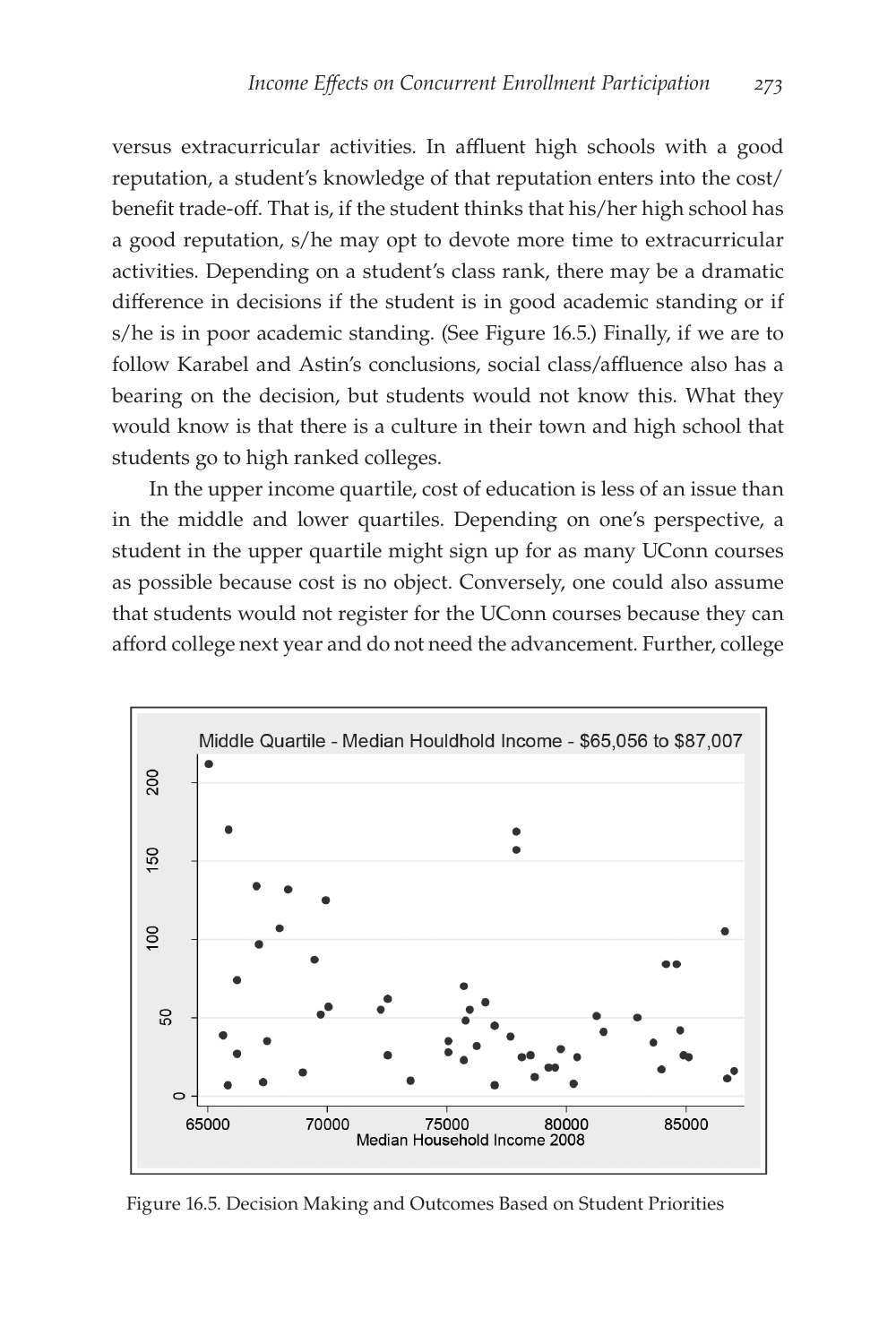

Figure 16.6. Decision Making Based on Benefits of UConn Credit

selection might be focused on the private liberal arts colleges. While many private liberal arts colleges accept UConn credit earned through UConn ECE, the student might not believe the credits transfer or might not want to sacrifice extracurricular activities to other time investments.

Students and parents in the middle and lower quartiles, however, are worried about college costs next year. If a student can graduate from college in three years versus four, then they are likely to take advantage of the opportunity to do so. Moreover, students want to maximize their opportunities when applying to college, and applying with a university transcript may prove to be an advantage. While students do not know exactly how universities and colleges admit students, they know that having a college transcript does not diminish their chance of admission. (See Figure 16.6.)

## **Site Representative Survey: Method and Results**

The decision-making (game theory) diagramming is useful in mapping a student's choices. Given the theoretical background, in conjunction with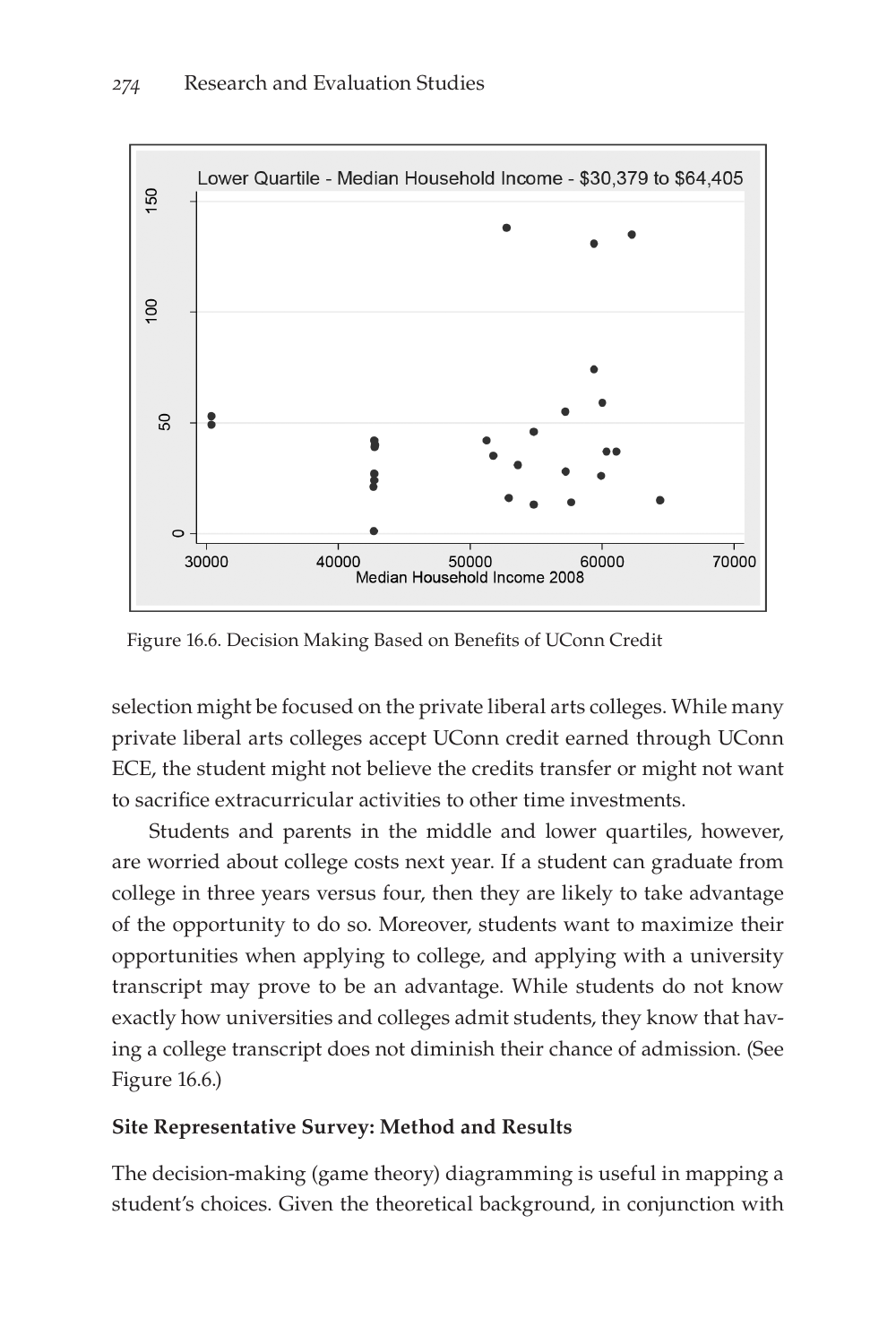the regression results, it is a convincing argument. In addition to this approach, a survey also was distributed to the site representatives to see if they could offer greater insights on the program. The survey asked the site representatives to identify the benefits of UConn ECE at their high schools, whether UConn ECE conflicted with other educational opportunities like Advanced Placement, as well as what motivated the high school's partnership with UConn ECE. The survey was used in an attempt to understand the culture that existed at the high schools and whether the culture supported the partnership with UConn ECE.

In addition to the survey, each high school site representative received a program growth chart that showed the UConn ECE student enrollment at his or her high school over the past eleven years in relationship to the county average and the program average. The site representative also received a growth chart illustrating the number of nonduplicated courses offered at their high school over the past five years, again in comparison to the county average and the program average. The data sheets offered the site representatives a long-range view of their participation in UConn ECE and allowed them to answer such questions as "Has your student enrollment in UConn ECE grown over the last eleven years (or since you have been a partner high school)?" Ninety-eight site representatives responded. While surveys were anonymous, one of the questions asked the respondent to identify the county where the high school is located. All eight Connecticut counties fit on a spectrum of median household income; the two polar ends have a variance of more than \$30,000. Thus, knowing the county of the respondent may indicate preferences by affluence.

Of the site representatives who responded, 79% have a growing UConn ECE program, 18% have a declining UConn ECE program, and 3% of respondents are in their first year of the program. From the total pool of respondents, 65% of site representatives indicated that their program has grown because students earn a UConn transcript; 86% of all respondents reported that the credits transfer well to other universities and colleges. This seems to indicate that while having a UConn transcript is important, the convertibility of credits as college currency is very important. It is interesting to note that there are more schools that enjoy the fact that the credits transfer well than there are schools with a growing UConn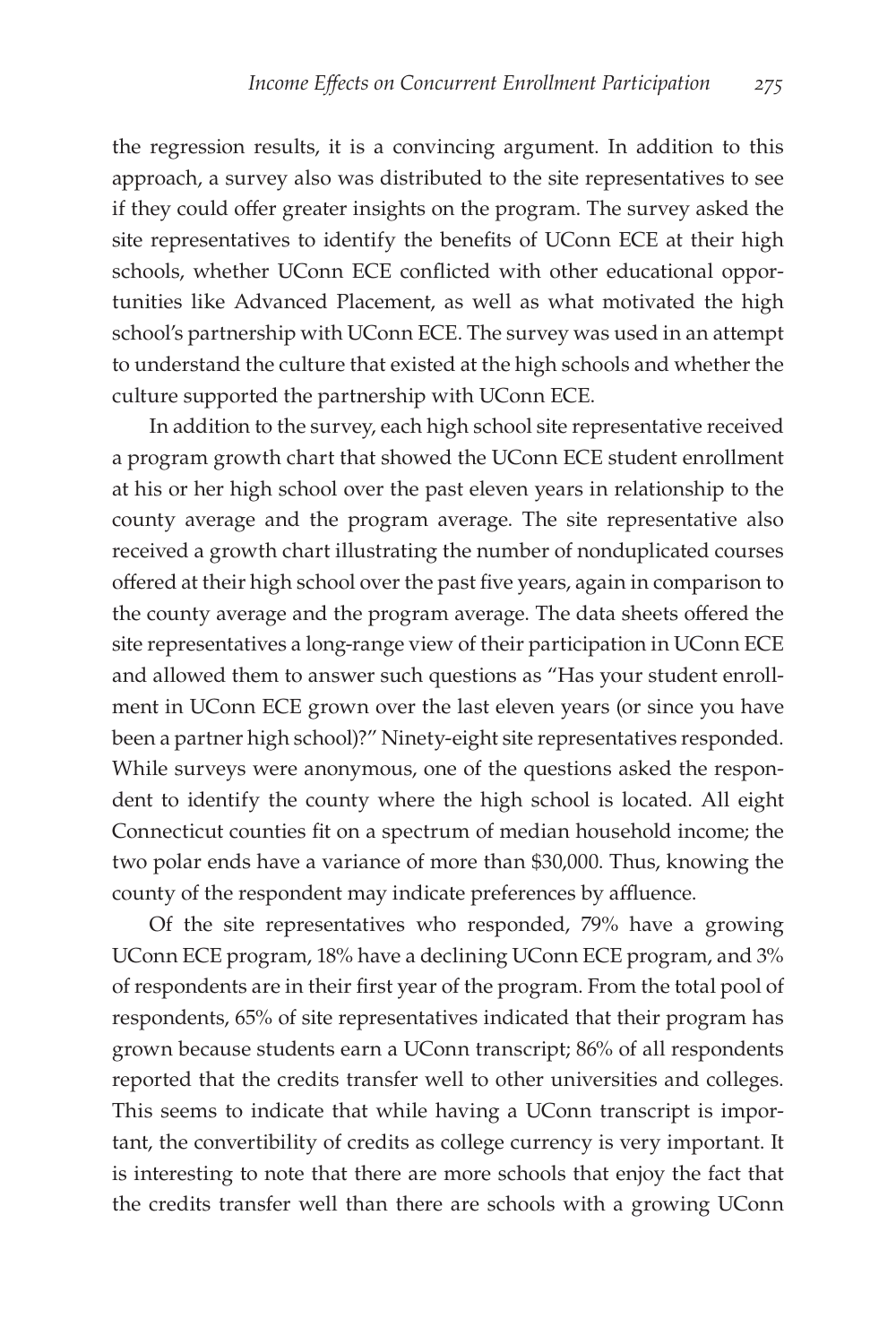ECE program. Naturally, one of the reasons for this is that site representatives are usually guidance staff and do not teach the courses; rather, they organize the program.

After the singular importance of the earning and transferability of credit, the most important factor that determines student participation is instructor interest in UConn ECE. With regard to program growth, 50% of site representatives report instructor interest as an impacting cause, the second most important factor after transcripts and transferability. Likewise, in the 18% of schools with declining UConn ECE student enrollment, the most cited cause for the decline in the program is instructor interest (38% of respondents) and difficulty in getting instructors certified (19%). Combining the aforementioned percentages that relate to instructor interest, 64% of respondents link instructor interest, lack of interest, or certification standards preventing certification as impacting program growth. Thus, instructors have as much to do with student participation as does the value of earning a UConn transcript.

When asked whether instructors prefer UConn ECE over other advanced programs such as AP or International Baccalaureate (IB), only 26% responded positively. Furthermore, while the majority of instructors do not prefer UConn ECE over other programs, students prefer it to AP or IB by 39%, or 13 points more. Interestingly, in schools with declining UConn ECE programs, respondents say that 10% of parents prefer AP to UConn ECE, and another 24% say that the student interest is declining or the academic level of students is declining.<sup>2</sup> In all cases, the responses to the survey are nearly identical on the program level as they are on a county level; thus, no inferences can be made based on affluence. What can be gleaned from this survey, however, is that transcripts and instructor interest are the two most impactful reasons for program growth. Although the opinions of the site representative are not necessarily the opinions of the students and parents (who are ultimately making the decisions), it is arguable that the views of faculty and staff at the high school do affect the

<sup>2.</sup> In the free response section of the survey, 14% said that the academic ability of students has decreased and therefore the school cannot offer the course.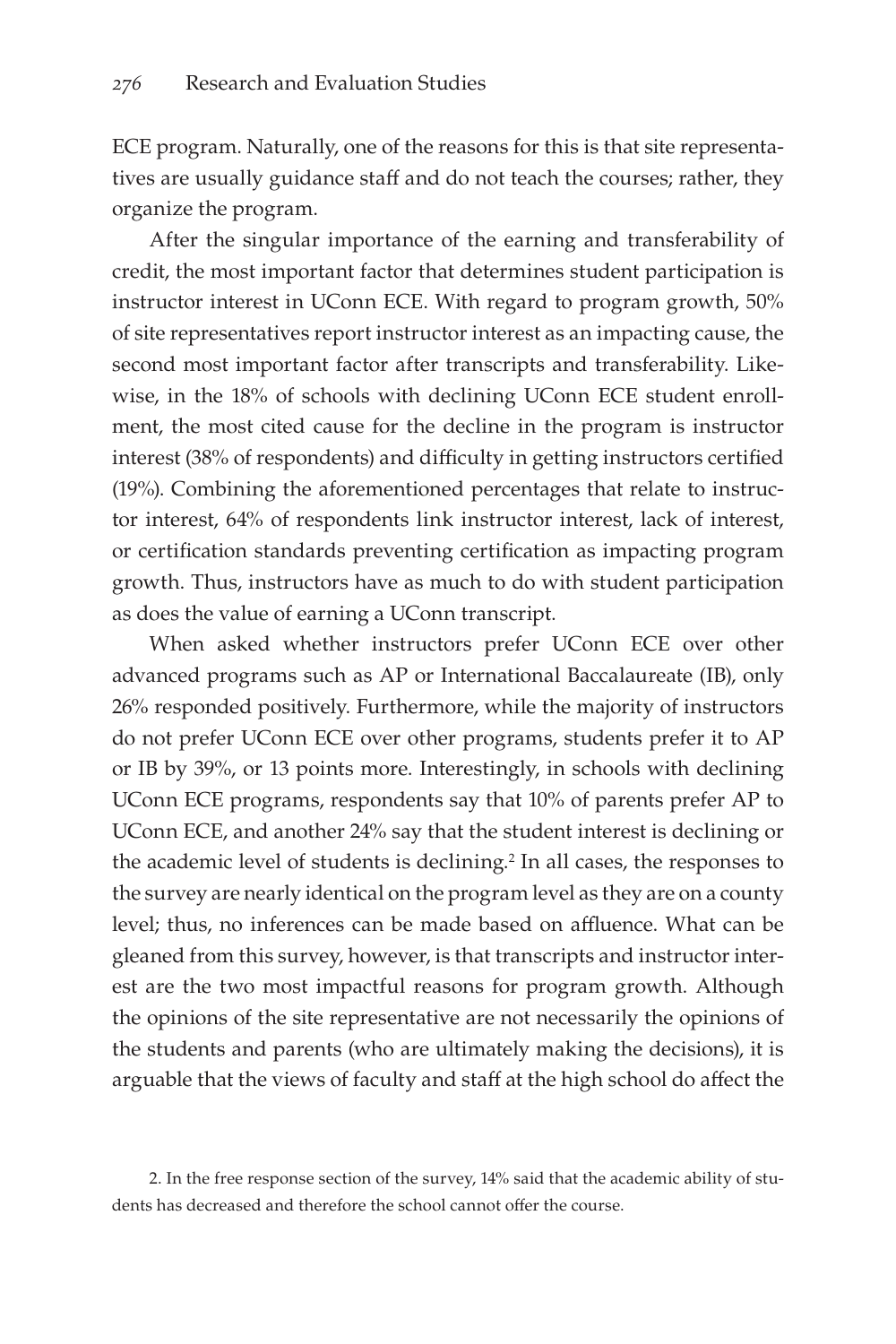decisions of the students. As the site representatives (and presumably the UConn ECE faculty) put a high value on the transferability of the credits and are the ones advising the students, it is even more curious to see low student participation in the upper quartile of the program.

#### **Conclusion**

Taking the results of the regressions from all three income quartiles and the information gathered from the site representative survey, it is valuable to revisit the theoretical framework of this chapter as a road map for understanding the data at hand. Educational decision making is difficult to understand when there is a relationship between decision making and affluence. Scholarship often focuses on the lack of access to education among the economically disadvantaged. It is not often the case that affluence is the focus of a study. It is a positive indication that there is no relationship between affluence and participation in the middle and lower quartiles. Indeed, Figure 16.1 shows a left skew to the graph, which indicates that the bulk of the students in the program are from the middle and lower quartiles. Given a game theory approach, students in these two quartiles are participating because they want to get a head start on their college work, presumably to reduce the time and tuition costs once they are enrolled in a degree program at a college where the cost of education will be higher. In the upper quartile, given the decline in participation as income increases, it indicates that students are focused on something else. There are two issues that may explain this: (1) conflicting opportunities for these students, and/or (2) a confidence in the culture of college participation that is grounded on a casual disregard for costs. The first issue refers specifically to a conflict between UConn ECE and other advanced credit programs like AP, IB, and online programs. Given the responses of the site representatives, there is a high understanding that UConn credits earned through UConn ECE transfer to other institutions. There does not seem to be such a conflict in the middle and lower quartiles; it would seem improbable that such a conflict could not be overcome in the upper quartile. Given the survey data, high schools in all areas of Connecticut seem clear on the benefits of the program, which would seemingly reduce such conflicts between programs.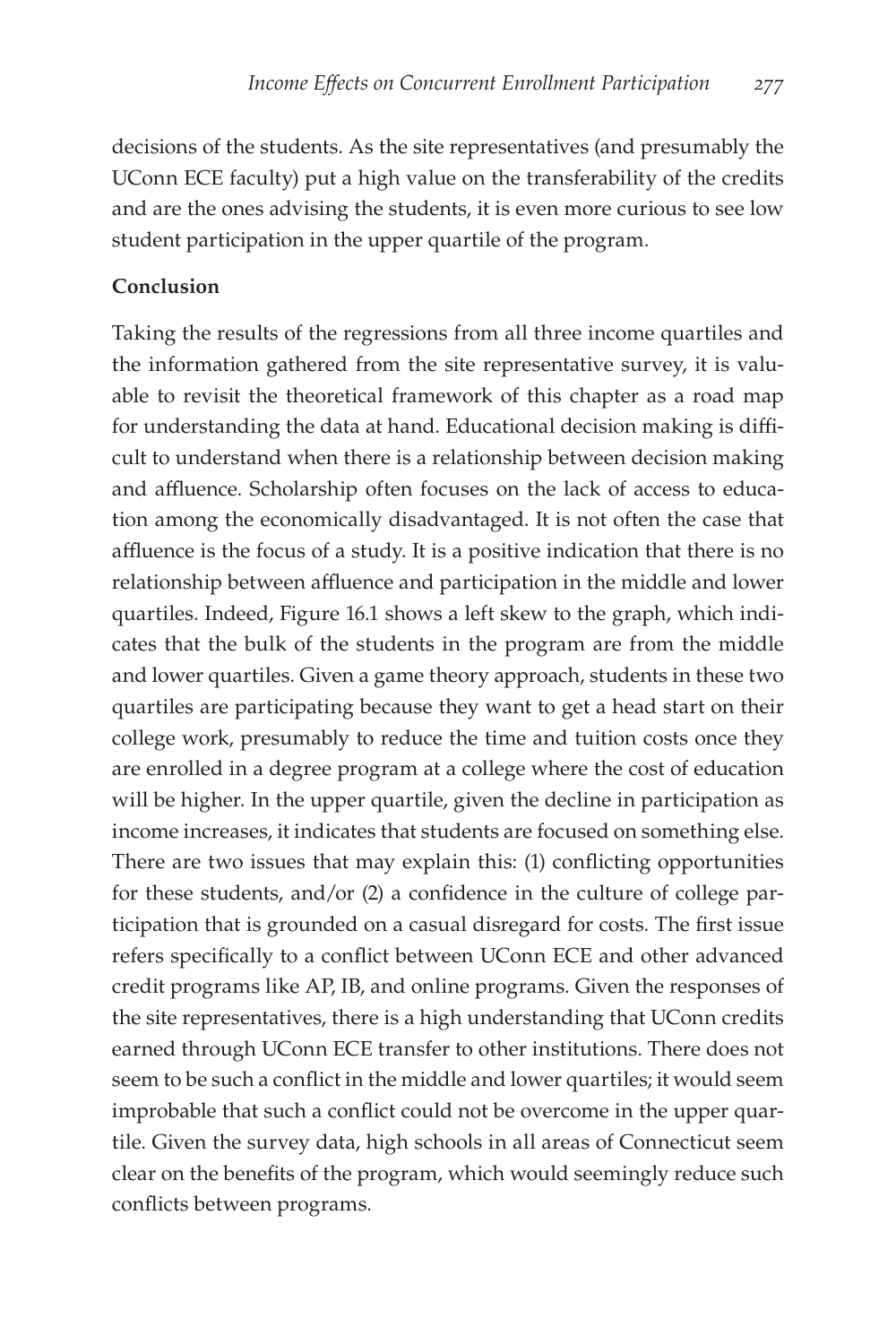What remains to be argued is that in the upper quartile there is a culture of college participation that is not impacted by cost. This cannot be judged by the regression data, nor can the survey data offer deeper explanation. However, the theoretical framework allows for the comparison of resources to register in decision making. Karabel and Astin, Breen and Goldthorpe, and Breen and Jonsson all discuss the culture of access to education and that affluence allows access and opportunity to education. These authors were not referring to concurrent enrollment; they were referring to the culture of access and opportunity to college. Concurrent enrollment is a partnership that increases student access to higher education. But if the access is already there, why is there a need to increase it? In the middle and lower quartiles, where attending college is only now starting to institutionalize in the culture, students are encouraged to use available opportunities because the competition for college admission and scholarships is difficult. In these areas, concurrent enrollment performs much better than in the upper quartile. Indeed, the first eight high schools in the poorest areas have a larger student enrollment than the first eight high schools in the wealthiest areas.

In terms of concurrent enrollment programs throughout North America, the findings of this study are more than just interesting. In the middle and lower quartiles, access to concurrent enrollment partnerships should be opened with as few economic restrictions as the program can manage. Students who earn college credits while in high school can realize their potential for college and the experience will allow them greater opportunities once in college. In the upper quartile, the immediate need for concurrent enrollment may not yet be realized because access to higher education is more easily attainable and with fewer restrictions. However, the trends revealed in this study are not all one way. There are already a few high schools in affluent areas with robust partnerships and high student participation. As college applications increase and access starts to tighten, this trend may shift. It is the responsibility of the concurrent enrollment program and NACEP to increase awareness of these rich opportunities through research and advocacy. Concurrent enrollment is a program where all students can benefit and student success is determined by effort, not affluence.